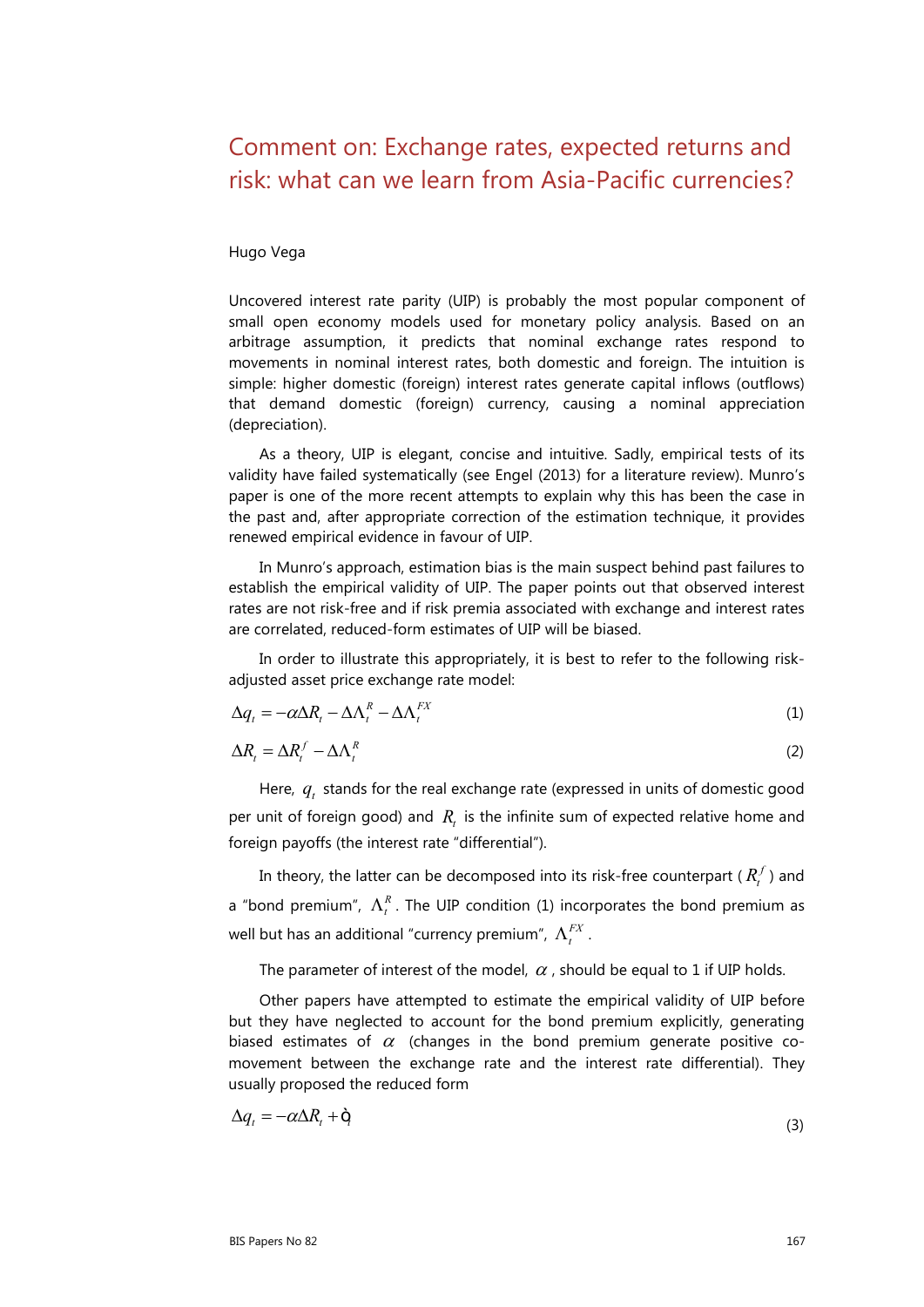But if (1) and (2) describe the correct model, then estimates of  $\alpha$  generated from (3) will be biased because  $\Delta R$ , and  $\dot{Q}$  are correlated. This is classic omittedvariable bias.

Once we realise this, the problem changes: the bond premium is not observable (because the risk-free interest rate differential,  $\Delta R_t^f$ , isn't either) so it cannot be included in the model, nor used to remove the bond premium component from the observed interest rate differential. Classic econometrics usually deals with this problem using instrumental variables. Ideally, we would like to find a variable that is correlated with  $\Delta R_t^f$  but not  $\Delta \Lambda_t^R$  and use it as an instrument to estimate (3).

Such a variable is hard to come up with. Macro fundamentals (the main drivers behind risk-free rates) are intimately related to country risk premia. Thus, the paper chooses a different route: estimate (1) and (2) as a multiple equation system using Bayesian methods. A prior is imposed on  $\alpha$  and the variances of the risk premia (they are treated as shocks and must be positive) to guarantee identification.

The paper finds that the sign restrictions help with the identification of the system. Reported estimates of the variance of the bond premium ( $\Delta\Lambda_t^R$ ) show that it heavily biases reduced form estimations of  $\alpha$ .

Munro's risk adjusted estimates of  $\alpha$  are much closer to 1. Actually, looking at the posterior distributions, there is a good probability that the parameter is actually near one for several currencies. However, in some cases, posterior gain over the prior seems to be small. The identification strategy loses effectiveness on some currencies. Still, for most countries analysed the posterior mode is to the right of the prior mode, indicating the prior is not too restrictive (see Graph 3 in the paper).

Furthermore, some of the currencies studied might be subject to structural breaks, particularly in the trends. Accounting for this might improve the paper's results.

Additionally, the paper also finds that Asian currencies seem to have higher "bond premium" variances but smaller "currency premium" variances. It postulates that this trade-off is correlated with measures of exchange rate regime. Using a sample of 14 currency pairs, it finds that more managed currencies tend to have larger bond premia; and more freely floating currencies tend to have larger currency premia. The conclusion is that risk plays a role in the monetary policy trilemma trade-offs.

If this is the case, it might be interesting to submit the Swiss franc-euro exchange rate to the test proposed in the paper in order to look at what has happened in the last few years in terms of bond and currency premium given the Swiss National Bank's foreign exchange rate policy. If the variance of the bond premium increased and that of the currency premium decreased because of active intervention in the FX market by Swiss authorities, that might provide additional validation for the paper's results. Testing this would require further development of the model because currently the variances of risk premia are assumed to be constant.

The validity of UIP as a theory of exchange rate fluctuations has a long history. This paper's renewed attempt to support it empirically is largely successful and provides new insights into the implications of exchange rate intervention for